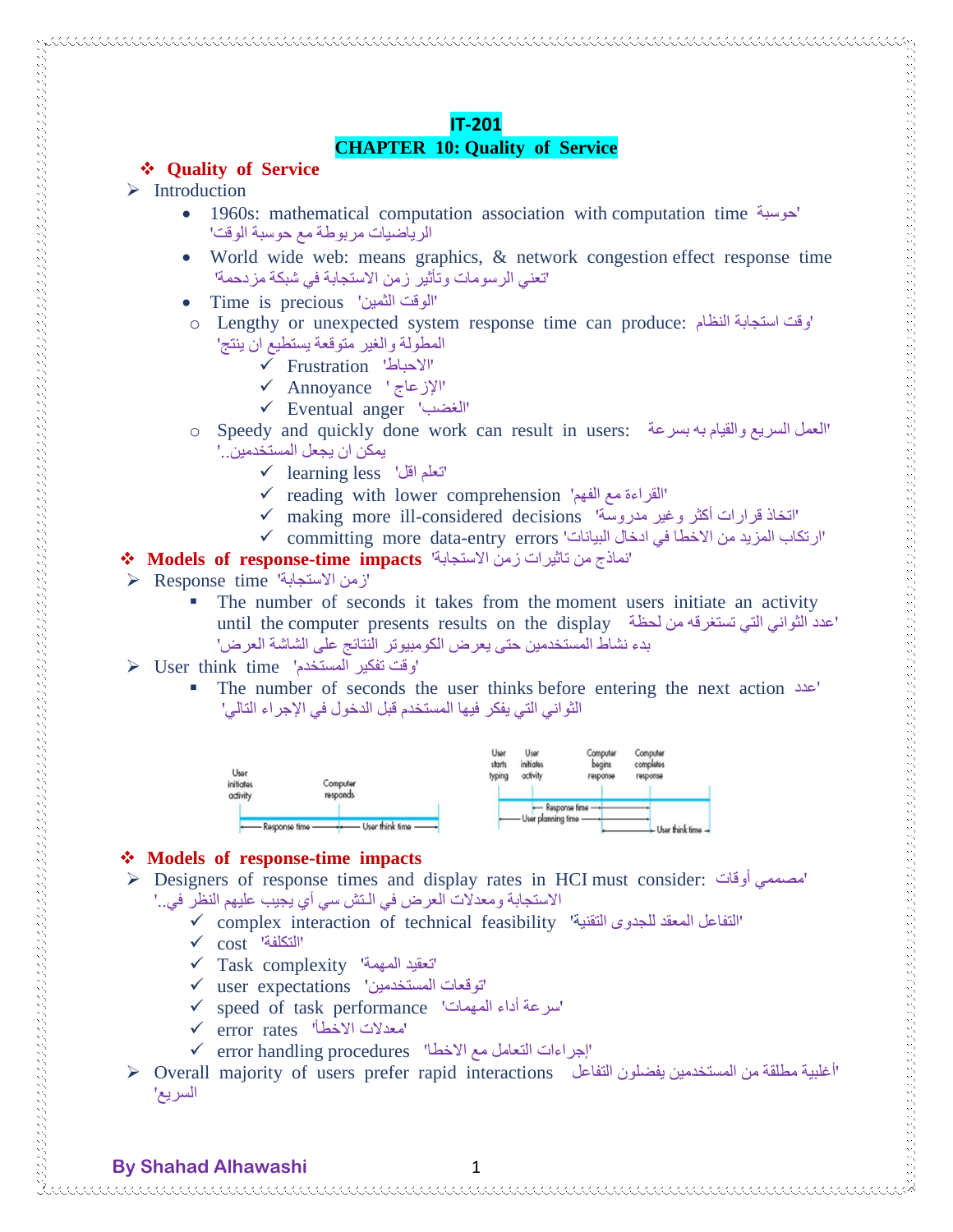- Lengthy response times (15 seconds) are detrimental to productivity أوقات' االستجابة الطويلة ٥١ ثانية تضر باإلنتاجية'
- Rapid response times (1 second or less) are preferable, but can increase 'أوقات الاستجابة السريعة ثانية او اقل هي الأفضل ولكن يمكن ان تزيد errors for complex tasks وr اخطا المهام المعقدة'

### **Models of response-time impacts**

- $\triangleright$  Display Rate 'معدل العرض'
	- Alphanumeric displays: The speed in characters per second at which characters appear for the 'السرعة في الأحرف في كل ثانية التي تظهر user to read األحرف للمستخدم للقراءه
	- World Wide Web Applications: Display rate may be limited by network transmission speed 'معدل العرض قد تكون محدودة performance server or بسبب سرعة نقل البيانات في الشبكة او األداء الخادم'
- $\triangleright$  Reading textual information from a screen is a challenging cognitive and perceptual task قراءة' المعلومات النصية من الشاشة هو تحدي للمهام المعرفية واإلدراكية'

#### **Tune World Wide Web applications to** improve performance



rs can optimize web pages to reduce byte counts and numbers of fi<br>ovide previews of materials available in digital libraries or archives<br>help reduce the number of queries and accesses to the network

- Users relax when the screen fills instantly- beyond a speed where someone المستخدمين يشعرون بالاسترخاء عندما تملا الشاشة فورياً may feel compelled to keep up ومن غير السرعة حيث الشخص قد يشعر بالاضطرار بالاستمرار '
- $\triangleright$  Cognitive human performance would be useful for: الأداء البشري المعرفي يمكن ان يكون مفيداً لـ..'
	- making predictions 'التنبؤات صنع'
	- designing systems 'تصميم الأنظمة'
	- formulating management policies 'صياغة السياسات الإدارية'
- **Models of response-time impacts**

 $\sim$  . The construction of the construction of the construction of the construction of the construction of the construction of the construction of the construction of the construction of the construction of the constructi

 **Limitations of short-term and working memory** والذاكرة القصير المدى على المفروضة القيود' العاملة '

- Any cognitive model must emerge from an understanding of human problemsolving abilities ''اي نموذج معرفي يجب ان يبرز من فهم قدرات حل المشاكل البشر
- Magic number seven plus or minus two
	- o The average person can rapidly recognize seven chunks of information at a 'يمكن للشخص العادي ان يدرك سبع قطع من المعلومات في الوقت بشكل سريع' time
	- o This information can be held for 15 to 30 seconds in short-term memory 'يمكن االحتفاظ بهذه المعلومات لمدة ٥١ ثانية الى ٠٣ ثانية في الذاكرة على المدى القصير'
	- o Size of the chunks depends on the person' s familiarity with the material 'حجم القطع تعتمد على معرفة الشخص مع المواد '
- Short-term memory and working memory are used in conjunction for processing 'تستخدم الذاكرة قصيرة المدى وذاكرة العمل في توحيد معالجة information and problem solving المعلومات وحل المشاكل'
	- o Short-term memory processes perceptual input المدخالت تعالج القصير المدى ذاكرة' الحسية'
	- o Working memory generates and implements solutions 'الحلول وينفذ يولد العمل ذاكرة'

**By Shahad Alhawashi** 2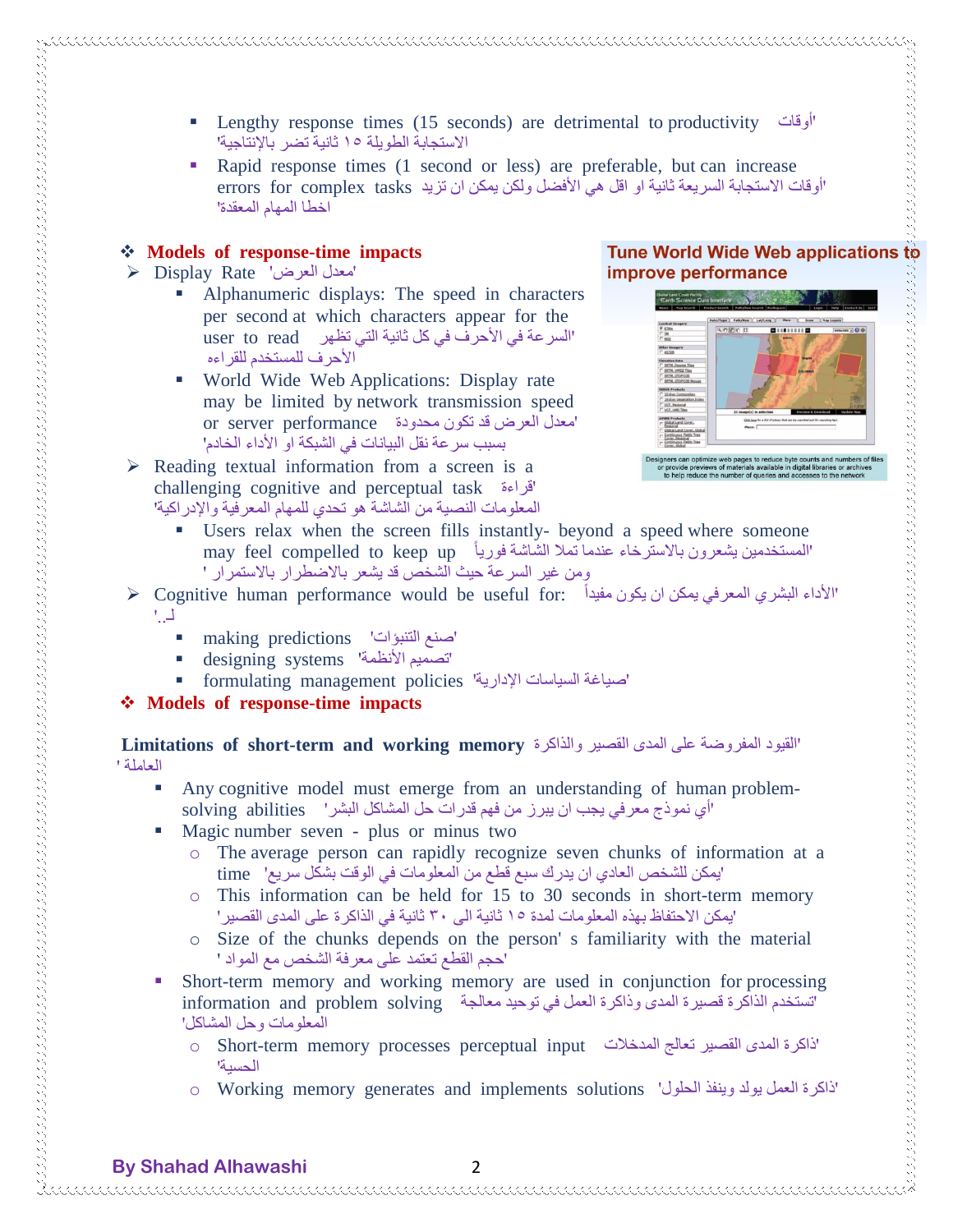- People learn to cope with complex problems by developing higher-level concepts using several lower-level concepts brought together into a single chunk الناس يتعلم' التغلب على المشاكل المعقدة من خالل تطوير المفاهيم على مستوى اعلى وذلك باستخدام العديد من المفاهيم على المستوى الأدنى والمجتمعة معاً في قطعة واحدة'
- Short term and working memory are highly volatile القصير المدى وعلى العمل ذاكرة' تكون متقلبة للغاية'
	- o Disruptions cause loss of memory 'الذاكرة فقدان يسبب االظطراب
	- 'التأخيرات تتطلب تلك الذاكرة التي تم تحديدها' refreshed be memory that require Delays o

### .**Source of errors** 'االخطا مصدر'

- Solutions to problems must be recorded to memory or implemented حلول' المشاكل يجب ان تكون مسجلة للذاكرة او منفذة'
	- o Chance of error increases when solutions are recorded عندما تزداد االخطا فرص' يتم تسجيل الحلول'
- When using an interactive computer system users may formulate plans and have to wait for execution time of each step قد التفاعلي الكومبيوتر نظام مستخدمي استخدام عند' يضعوا خطط ويظطروا لالنتظار لوقت التنفيذ في كل خطوة'
- Long (1976) found unskilled and skilled typists worked more slowly and made 'منذ فترة طويلة ١٩٧٦ وجد ان طابعين متمكن وغير more errors with longer response times متمكن عملوا ببطء اكثر وصنعوا الكثير من االخطا مع أوقات استجابة أطول'
	- o For a given user and task, there is a preferred response time ومهمة لمستخدم' مفترضة هناك وقت استجابة مفضلة'

### . **Conditions for optimum problem solving '**للمشكلة األمثل للحل الشروط'

- Longer response time causes uneasiness in the user because the penalty for 'وقت استجابة أطول يسبب عدم االرتياح للمستخدمين الن عقوبة االخطا تزداد ' increases error
- Shorter response time may cause the user to fail to comprehend the presented 'وقت استجابة اقصر قد يسبب للمستخدم الفشل في فهم المواد المقدمة' materials
- Progress indicators shorten perceived elapsed time and heighten satisfaction: قصر' المؤشرات التقدم تدرك الوقت المنقضي والرضى المتزايد'
	- o graphical indicators 'المؤشرات الرسومية
	- o blinking messages 'مومضه رسائل'
	- o numeric seconds left for completion عدد' الثواني المنقضية لالكتمال'



 $\times$ 

- Rapid task performance, low error rates, and high satisfaction can come from: 'أداء المهمة أسرع ومعدالت االخطا المنخفضة ومستوى الرضا العالي يمكن ان تأتي من..'
	- o Users have adequate knowledge of the objects and actions necessary for 'المستخدمين الذين لديهم المعرفة الكافية من الكائنات والإجراءات the problem-solving task الضرورية لمهمة حل المشكلة'
	- o The solution plan can be carries out without delays من تشغيله يمكن الحل خطة' دون تأخيرات'
	- o Distractions are eliminated 'مستبعدة تكون االضطرابات'
	- o User anxiety is low 'فاق المستخدم تكون اقل'
	- o There is feedback about progress toward solution journed solution الحل'

**By Shahad Alhawashi** 3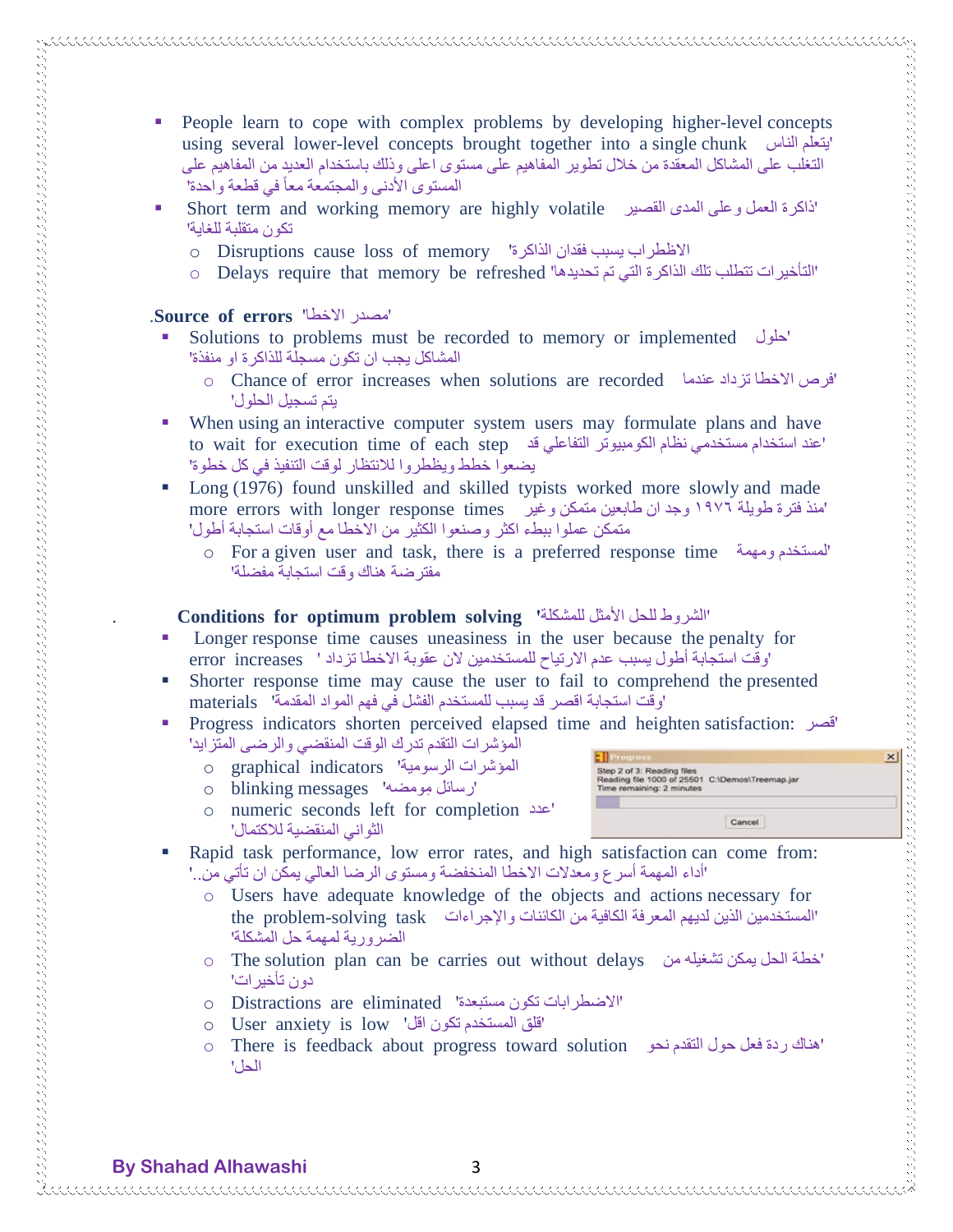- o Errors can be avoided or handled easily الأخطاء التي يمكن تجنبها او التعامل معها التي التعامل التي التي بسهولة'
- Other conjectures in choosing the optimum interaction speed في األخرى التخمينات' اختيار سرعة التفاعل الأمثل '
	- o Novices may exhibit better performance with slower response time 'المبتدئين قد يظهروا أداء أفضل مع وقت استجابة أبطأ '
	- o Novices prefer to work at slower speeds أبطأ بسرعة العمل يفضلون المبتدئين'
	- o With little penalty for an error, users prefer to work more quickly مع' عقوبة قليلة من االخطا المستخدمين يفضلون العمل بسرعة اكبر'
	- o When the task is familiar and easily comprehended, users prefer more rapid 'عندما تكون المهمة مألوفة ومفهومة بشكل اسهل فان المستخدمين يفضلون لعمل بسرعة اكبر' action
	- o If users have experienced rapid performance previously, they will expect in 'اذا كان لدى المستخدمين تجربة أداء سريعة في السابق فانهم يتوقعون في الحالات future situations المستقبلية'

#### **Expectations and attitudes** 'المواقف و التوقعات'

- Related design issues may clarify the question of acceptable response time  $-E.g.$ 'المساىل المتعلقة بتصميم قد توضح مسائلة وقت الاستجابة how long before hearing a dial-tone المقبولة'
- Two-second limit (Miller, 1968) appropriate for many tasks 'المهام من للعديد مالئم'
- But users have adapted a working style and expectation based on responses within 'لكن المستخدمين تكيفوا مع نمط العمل والتوقعات المبنية على الردود في غضون second a of fraction a جزء من الثانية'
- People can detect 8% changes in a 2-4 second response time ٪٨ يكشفون ان للناس يمكن' من التغيرات في الثانيتين الى اربع من زمن االستجابة'

#### 'توقف زمن االستجابة**' choke time-Response**

- A system is slowed down when the load is light and potential performance high 'يتبطأ النظام عندما يكون التحميل خفيف واحتمال الأداء عالمي
- Makes the response time more uniform over time and across users, avoiding expectations that can't always be met الجعل وقت الاستجابة اكثر اتساقاً مع مرور الوقت عبر المستخدمين وتجنب التوقعات التي لايمكن دائماً ان يتحقق'

 **Response time across web sites varies** ويب مواقع عبر االستجابة زمن**'**  المختلفة'

 It effects user interest and quality assessment اهتمام على تأثر انها' المستخدم وتقييم الجودة'

'ثالثة أمور تؤثر على وقت **:time-response influence things Three** االستجابة'

- Previous experiences 'السابقة التوقعات'
- The individual's tolerance for delays 'التأخير على الفرد تسامح'
- Task complexity 'المهمه تعقيد'



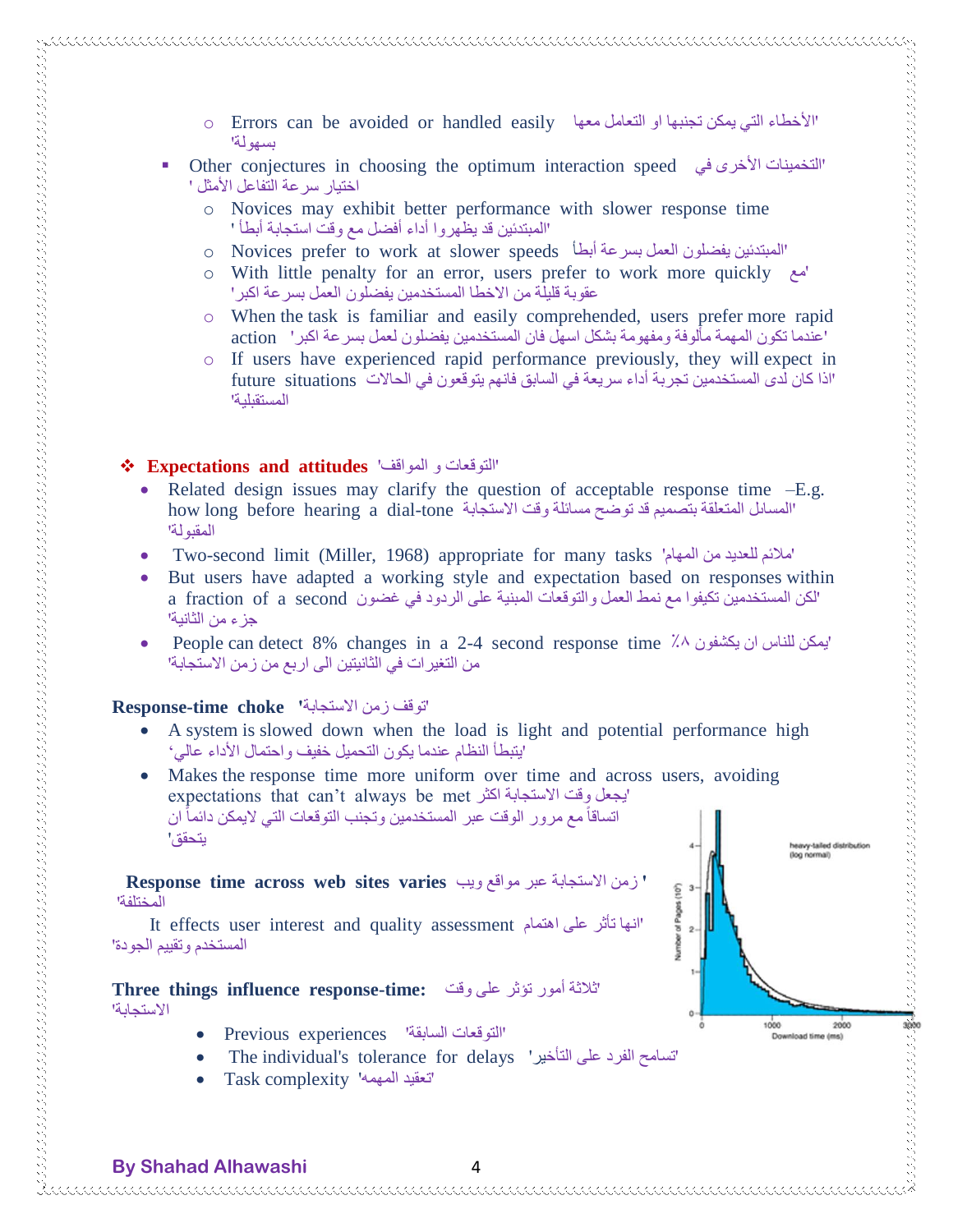- **User productivity** 'المستخدم إنتاجية'
- Repetitive tasks 'المتكررة المهام'
	- $\checkmark$  Nature of the task has a strong influence on whether changes in 'طبيعة المهام لها تأثير قوي على ماذا كانت response time alter user productivity التغيرات في وقت االستجابة تبدل إنتاجية المستخدم'
	- $\checkmark$  Shorter response time means users responds more quickly, but 'وقت استجابة اقصر تعني ن المستخدمين يستجيبوا optimal be not may decisions بشكل اكبرولكن اإلقرارات قد ال تكون األمثل'
	- $\checkmark$  Goodman and Spence (1981) reduced response time lead to more 'يقلل من زمن االستجابة ليؤدي الى المزيد من اإلنتاجية ' productivity
	- $\checkmark$  Teal and Rudnecky (1992) slower response time lead to more 'وقت االستجابة أبطأ الى المزيد من الدقة ' accuracy
- $\triangleright$  Problem solving tasks ' امهام حل المشاكل'
	- Users will adapt their work style to the response time سيكون' للمستخدمين التكيف مع أسلوب عملهم الى زمن الاستجابة'
	- $\checkmark$  Users will change their work habits as the response time changes 'سيكون للمستخدمين التغير مع عادات عملهم كالمتغيرات في زمن االستجابة'
	- Grossberg, Wiesen, and Yntema (1976) the time to solution was 'وقت الحل كانت ثابته مع مراعاة زمن invariant with respect to response time االستجابة'
- Summary 'الخالصة'
	- $\checkmark$  Users pick up the pace of the system to work more quickly with 'المستخدمين يلتقطون وتيرة النظام للعمل بسرعة اكبر مع وقت \_ shorter response time استجابة اقصر'
	- $\checkmark$  Higher throughput of work demands more attention must be paid to minimizing the cost of delay of error recovery الرتفاع الإنتاجية في العمل المعمل تتطلب اهتمام اكثر ويجب الدفع الى التقليل من التكلفة تأخير استعادة الخطأ'

### **Variability** 'التقلب'

 $\sim$  and the construction of the construction of the construction of the construction of the construction of the construction of the construction of the construction of the construction of the construction of the construc

- People are willing to pay substantial amounts of money to reduce the 'الناس على استعداد لدفع مبالغ طائلة من المال لحد من variability in their life, e.g. insurance . التقلبات مثال على ذلك التأمين'
- Goodman and Spence (1981)
- o Subjects took more advantage of fast response time by making their subsequent commands immediately and balancing the time lost in waiting for slower responses المواضيع أخذت المزيد من الأفضلية من سرعة وقت الاستجابة عن طريق أوامر هم اللاحقة على الفور و توازن لوقت المفقود في االنتظار للردود البطيئة'
	- Modest variations in response time (plus or minus 50%) of the mean) appear to be tolerable التقلبات المتواضعة في الردود زائد او ناقص ٪١٣ من الشي المعني وتبدو مقبولة '



 It may be useful to slow down unexpected fast responses يتباطأ بأن مفيدة تكون قد' االستجابات السريعة الغير متوقعة'